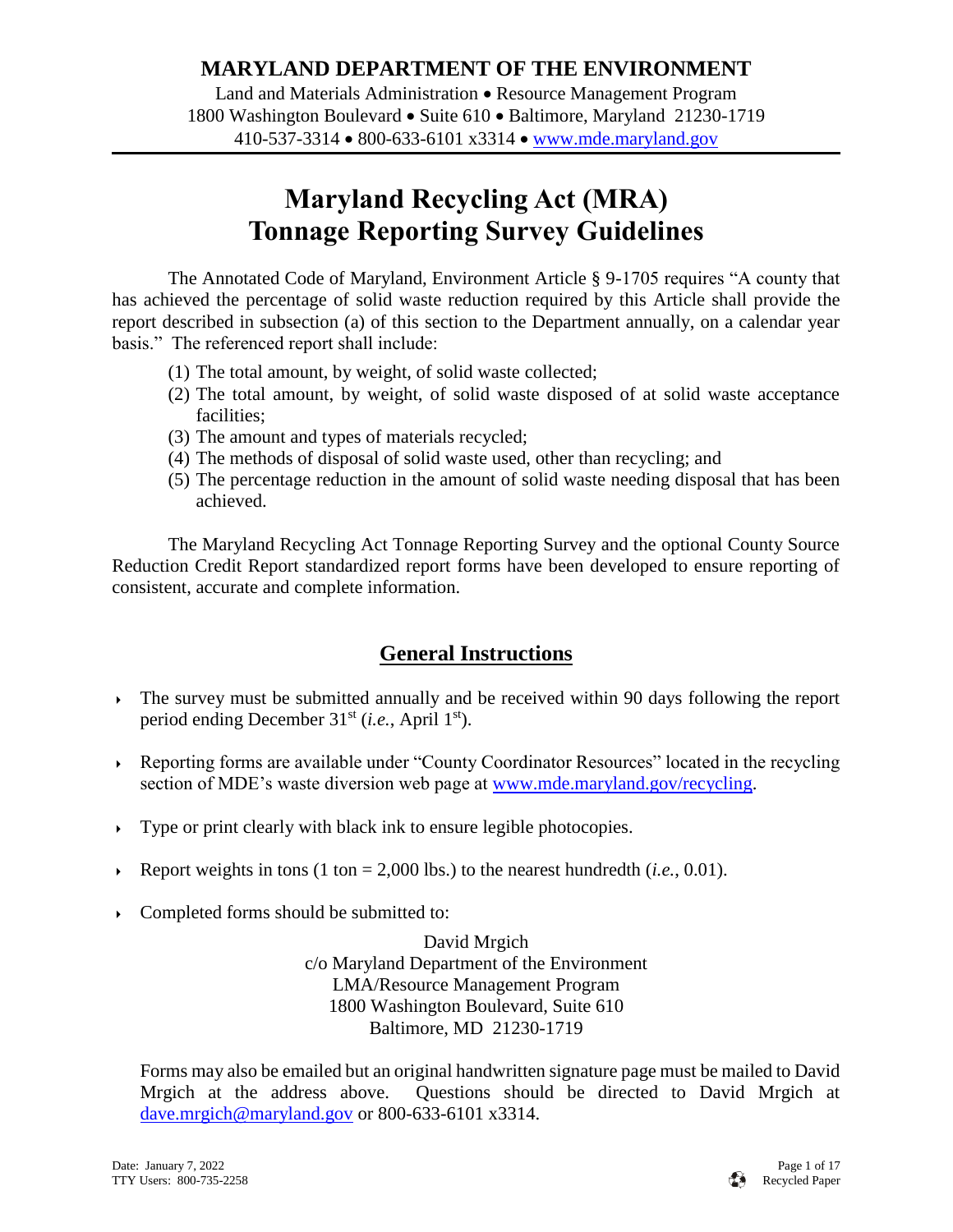## **Maryland Recycling Act Tonnage Reporting Survey**

### **FORM A – County Solid Waste Accounting Form**

**IMPORTANT!**

### **Table A1 – Waste Disposed**

- The Maryland Department of the Environment (MDE) will record total annual waste tonnage disposed as reported by permitted Solid Waste Acceptance Facilities in accordance with Annotated Code of Maryland, Environment Article § 9-204(m)(4)(i). **Counties should report in Table A1, only the amount of solid waste disposed by your County (including solid waste from businesses whose recycling tonnages are included in the annual MRA Tonnage Reporting Survey) that DID NOT go to one of the permitted facilities!** A list of the permitted facilities is included in the annual MRA Tonnage Reporting Survey sent to the Counties by MDE and is available on MDE's web site.
- Table A1 is only for reporting the amount of solid waste **DISPOSED** by your jurisdiction that is not captured in Solid Waste Acceptance Facility Reports submitted to MDE (see above). Do not include any recycling tonnages in Table A1.
- Name and Location of Disposal Facility Accepting Waste Collected in Your County. Only non-MDE permitted solid waste acceptance facilities should be listed. The information should include the name and city of the facility where the waste was disposed (*e.g.*, Nasty Landfill, Nimby, Virginia or Nasty Incinerator, Nimby, Pennsylvania).
- Type of Facility. Type of facility (*e.g.*, Waste-to-Energy, Municipal Solid Waste (MSW) landfill, Incinerator, etc.) that is the final destination of the waste.
- MRA Waste. Include the MRA waste disposed from non-MDE permitted solid waste acceptance facilities as defined in Annotated Code of Maryland, Environment Article § 9- 1701(l). (See "MRA Waste" in *Definitions*)
- Non-MRA Waste. Includes all the waste disposed by non-MDE permitted solid waste acceptance facilities that is not, by definition, an MRA waste.
- Total Waste Disposed. Add the tonnages from the MRA waste and Non-MRA waste columns. These totals will be added by MDE to the total annual waste tonnage disposed as reported to MDE by permitted Solid Waste Acceptance Facilities in accordance with Annotated Code of Maryland, Environment Article § 9-204(n)(4)(i).

### **FORM B – County Recycling Accounting Form**

**VERY IMPORTANT!!!**

- Jurisdictions may only report recycling tonnages that were generated in the County and collected for recycling during the reporting period. For example Company A located in your County:
	- Accepts 1,000 tons of sprockets that are recycled.
	- Only 10 tons of the soon-to-be recycled sprockets comes from your County;
	- Generates 200 tons of waste from its operation; and
	- All 200 tons of the waste is recycled.

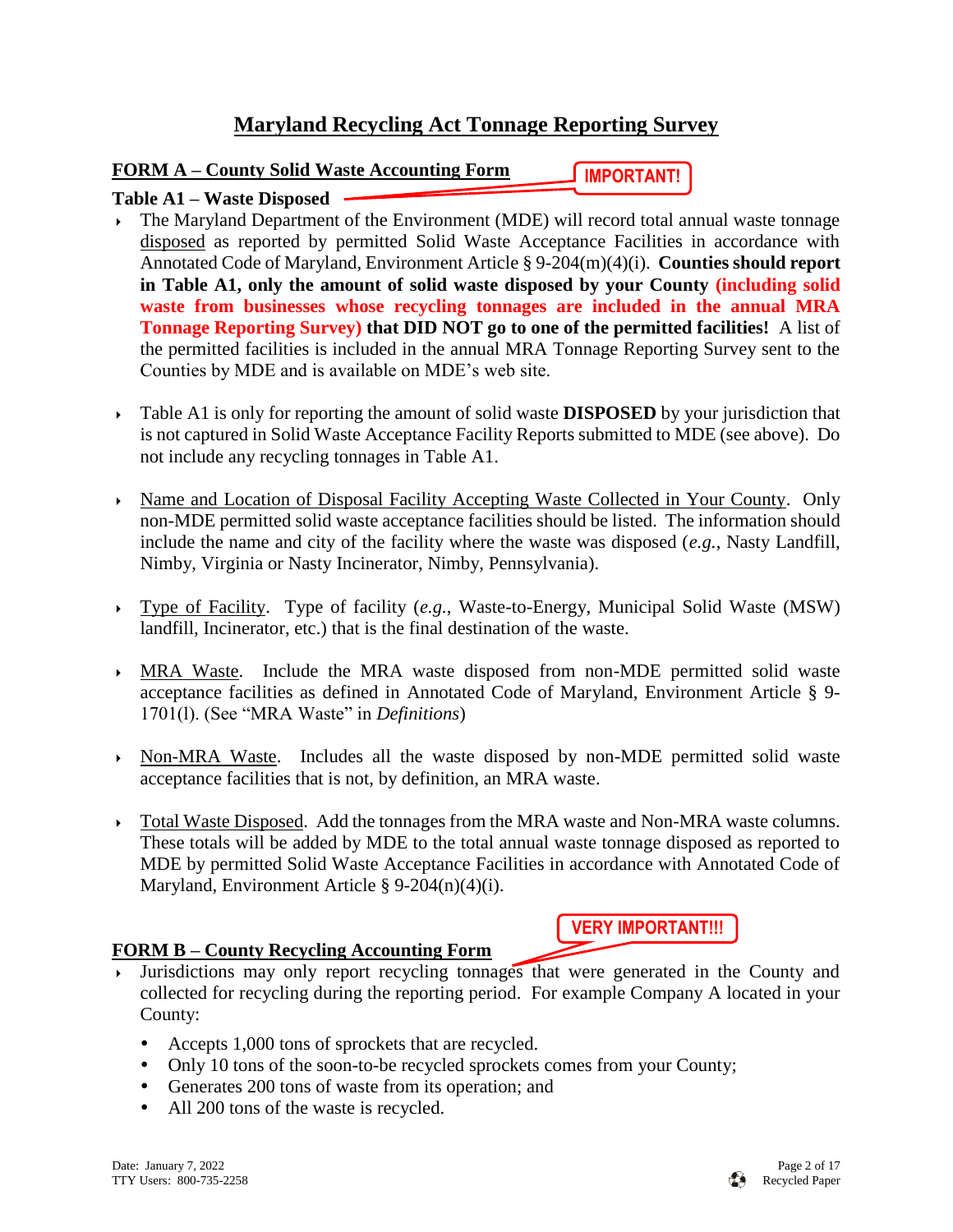In this situation:

- Only the 10 tons of sprockets that originated in your County can count in your recycling tonnage; and
- Since the waste is generated in your County, all 200 tons of waste that is recycled can count in your recycling tonnage.
- MDE **IS NOT** collecting and reporting recycling tonnages from permitted solid waste acceptance facilities. Counties are still responsible for reporting recycling tonnages from permitted solid waste acceptance facilities.
- $\triangleright$  Care must be taken to avoid double counting recyclables when the same material could be handled by a number of individuals including recycling haulers, facilities and processors. To avoid problems of double counting, acceptable documentation of materials will be the weight given at the first scale - preferably during the collection phase. Therefore, documentation supplied by a recycling facility on the quantity of material that enters their facility, generally, will be acceptable. (The facility must be able to identify the county of origin for the material.) The County Recycling Coordinator should confirm that the material has not been documented and reported previously to the county. County recycling coordinators should also check the recycling contractor information on All StAR reports that detail recycling at State agencies, to make sure that the materials are not captured on the Processor Reports submitted to the County.
- Documentation: Counties should obtain the following prior to reporting recycling tonnages to MDE:
	- 1. Actual load documentation, in either weight or volume, (*i.e.*, weight slips) from the hauler or facility that first accepted the materials;
	- 2. A verification letter on the hauler's or recycling facility's letterhead that summarizes recyclables tonnage accepted for recycling generated within a specific jurisdiction; or
	- 3. A MRA Tonnage Report Form for Processors or Annual All StAR Recycling Survey Form.
	- 4. Business Recycling Reporting Survey (or similar document) detailing recycling and waste disposal information of any business that a County wishes to include in the recycling totals. Important: If a County wishes to report a business's recycling totals, the County needs to make sure that a business's waste disposed totals are also reported. If a County can not verify the waste disposed totals for a business, then the recycling totals from that business will not be accepted for inclusion in the County's annual recycling totals reported to MDE via the MRA Tonnage Reporting Survey.

### **VERY IMPORTANT!!**

An individual, group or jurisdiction may not simply say that they collected a certain amount of materials for recycling. There must be some documentation for MDE audit purposes.

- In general, wastes that are incinerated will not be counted toward the MRA Recycling Rate. However, if a county disposes of its waste in one or more resource recovery facilities, the resultant ash may be counted toward the MRA recycling rate provided the ash is recycled and meets the definition of MSW-to-Energy Ash.
- Wastes that are converted to fuel are not considered recycling and will not be counted toward the MRA Recycling Rate. This means that if material is sent to a facility where fuel is one of the products produced, the portion of the product converted to fuel must be excluded from the

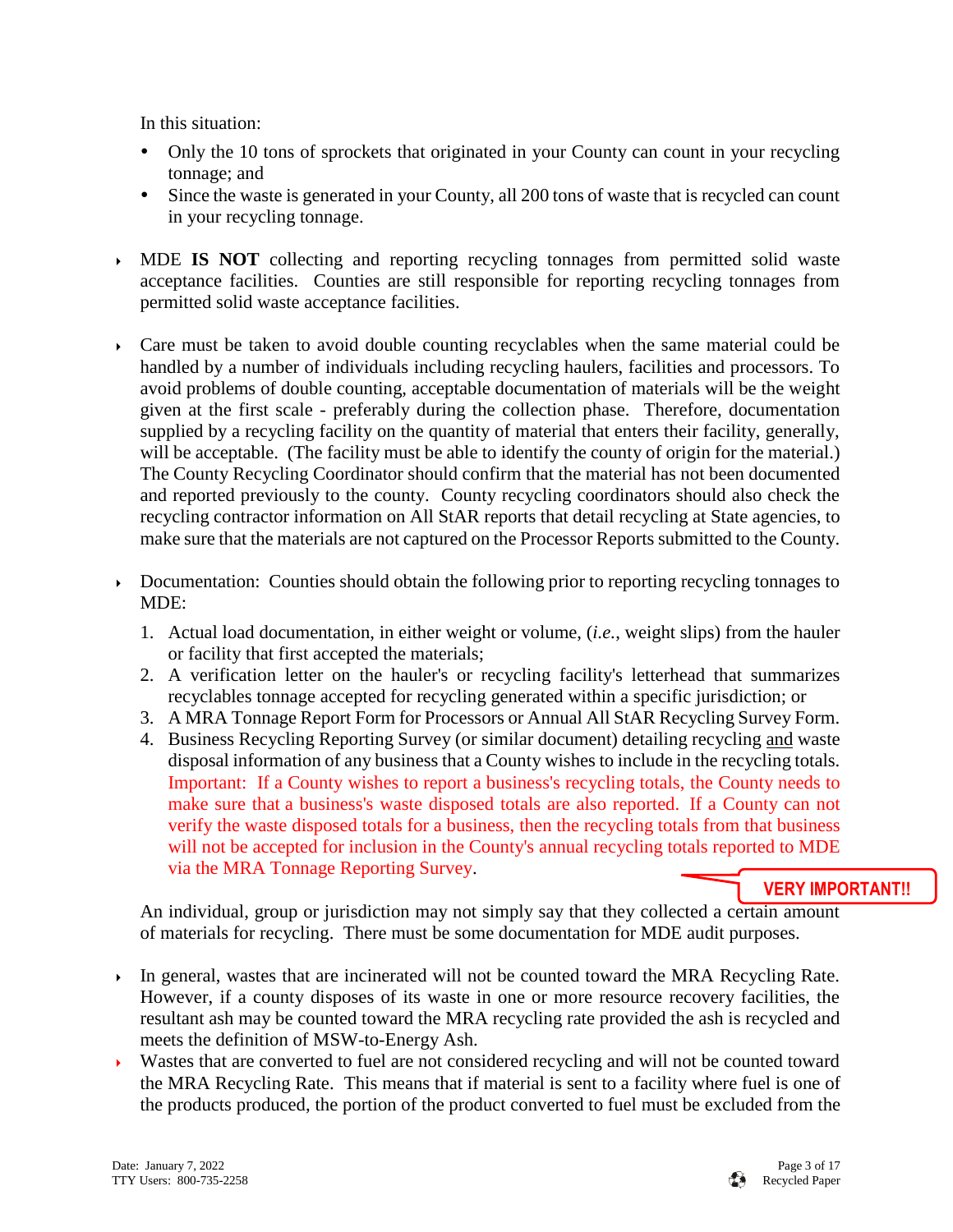

recycling total from that facility. Example: 1,000 tons of solid animal protein/fat are sent to a recycling facility. Of the 1,000 tons processed, 500 tons are converted to a biofuel. The 500 tons converted to biofuel DO NOT count as recycling and should not be reported as recycled. NOTE: It may be necessary to extrapolate the amount to be excluded from being reported recycled. A facility may not know the exact amount of your material converted to biofuel, but they would know that 50% of all the material they received is converted to biofuel.

 A Volume-To-Weight Conversion Table is available after the Definitions section to assist in determining weights of certain materials.

## **Table B1 – MRA Materials Recycled**

- Residential vs. Commercial: Refers to origin of the recyclable material (*i.e.*, from whom the material was collected) not who collects the recyclable material and reports it to the County.
- Single-Stream Recycling: Single-stream recycling totals must be broken down into the individual components (*e.g.*, paper, plastic, etc.). If this information is not available from the processor of the single-stream recyclables, than the following breakdown should be used.<sup>1</sup>

| Contamination = $19.9\%$ |           |
|--------------------------|-----------|
| Glass                    | $=19.6%$  |
| Metal                    | $=3.37\%$ |
| Paper                    | $=49.7%$  |
| Plastic                  | $=7.43%$  |

The following is an example of the recycling reporting amounts that should be reported from a jurisdiction that collected 100 tons of single-stream recyclables using the breakdown specified above:

100 tons  $x$  0.199 = 19.9 tons of contamination (not reported) 100 tons x  $0.196 = 19.6$  tons of mixed glass 100 tons x  $0.0337 = 3.37$  tons of mixed metal 100 tons x  $0.497 = 49.7$  tons of mixed paper 100 tons x  $0.0743 = 7.43$  tons of mixed plastic

 What Counts and Guidelines: Remember to check definitions for clarification on what constitutes a certain type of recyclable (*e.g.*, What is Mixed Yard Waste? etc.). The definition list is not all-inclusive. It includes materials in which questions arose as to whether they can be counted as a MRA material or not. The list is constantly evolving so remember to get a new copy prior to completing the MRA Tonnage Reporting Survey each year.

When applicable, MDE must approve the end use of a particular material for recycling for a County to count it as recycling (*e.g.*, MSW ash used as ADCM must be approved for that use by MDE's SWP in order for the county to consider it recycling).



Other: If listing more than 1 other material and additional space is needed, use Table  $B1b -$ Other MRA Recyclables. **Make sure to include the MRA category (Column 1 in Table B1)** 



<sup>&</sup>lt;sup>1</sup> Average of 2 Maryland MRFs (Waste Management MRF/Elkridge & PG County MRF) and "Sample of MRF Blended Values in the U.S. Oct 2019". THE RECYCLING PARTNERSHIP | 2020 STATE OF CURBSIDE RECYCLING REPORT.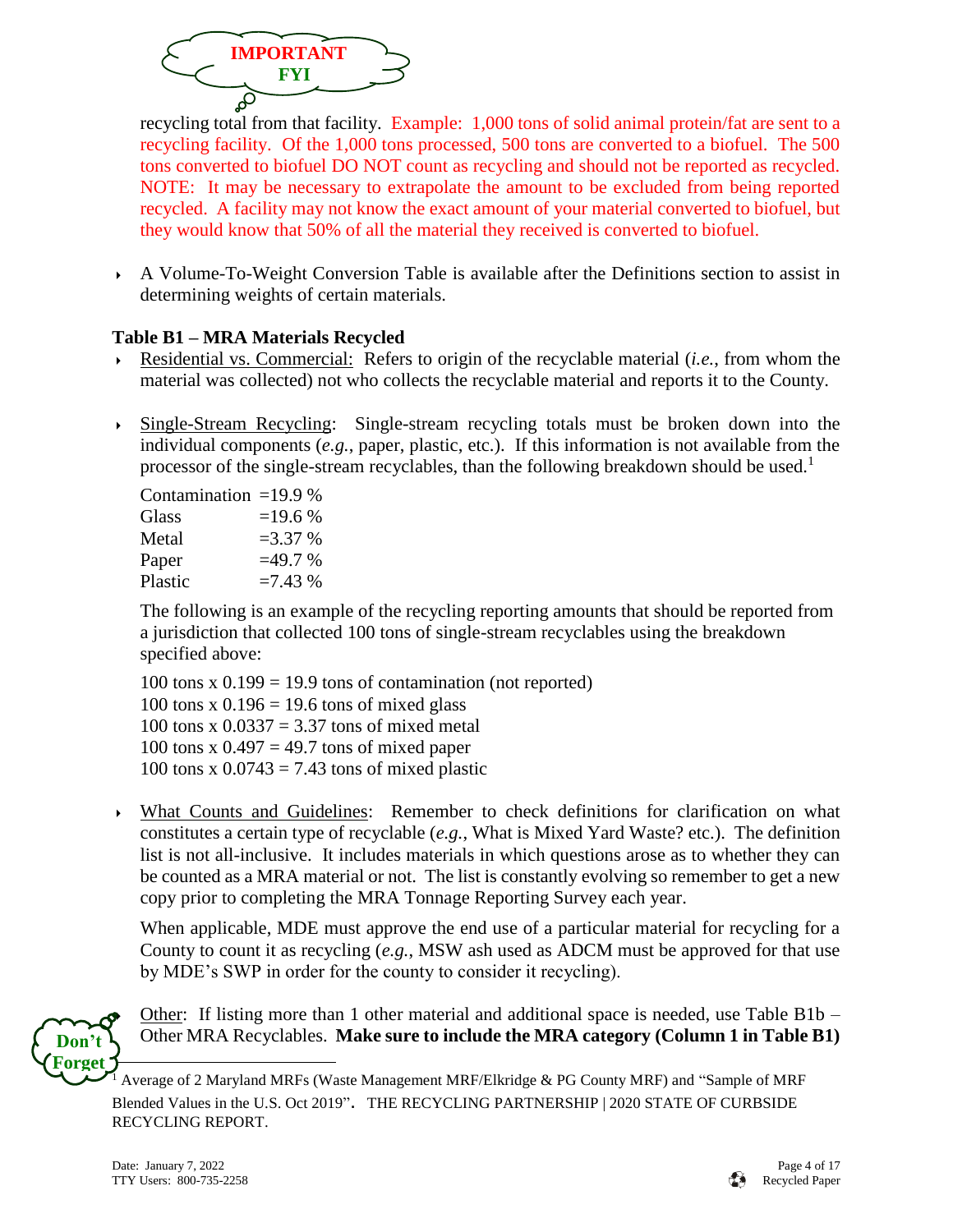#### **along with the name of the MRA Recyclable for each material (***e.g.***, Paper/books not just books).**

 Table B1b Total (Tons): Include the total from Table B1b here. This is added to the list of materials included in Table B1 to generate the Total MRA (Tons) value. Avoid double counting. If a MRA recyclable is already listed as a "Other" recyclable in Table B1 it should not be included in Table B1b. Table B1b is only used for additional space when needed to list "Other" MRA recyclables that did not fit in Table B1. **IMPORTANT:** Remember to include the "Category" (*e.g.*, metal, paper, etc.) in addition to the material.

### **Table B1b – Other MRA Recyclables**

See "Table B1b Total (Tons)" instruction, above.

## **Table B2 – Non-MRA Materials Recycled**

 Asphalt and Concrete: Counties are responsible for obtaining recycled Asphalt and Concrete tonnages from the County Roads Departments for inclusion in the table. MDE will collect the recycled asphalt and concrete tonnages used on State roads.

**FYI**

## **Table C1 – MRA Waste Diversion Rate Calculation**

 Since A2 comes from permitted solid waste acceptance facilities and is collected by MDE, COUNTIES CANNOT COMPLETE THIS ENTIRE TABLE! Counties can request the A2 amount from MDE, after April 30 of each reporting year, in order to determine their preliminary waste diversion rate. DO NOT hold this report waiting for A2! The report is due to MDE on April 1.

## **Definitions**

**Aluminum**: Aluminum recovered from water treatment plants DOES NOT count towards the MRA rate and should be included in the "Scrap Metal" section in Table B2.

**Aluminum Foil and Food Tray Containers**: Aluminum foil and aluminum food tray containers count towards the MRA rate and should be included in the "Other" section of the "Metals" category in Table B1.

**Animal Bedding:** See "Stall Waste."

**Animal Carcasses**: The recycling of animal carcasses counts towards the MRA rate and should be included in the "Other" section of the "Other Materials" category for non-composted recycling or the "Other" section of the "Compost/Mulch (Other)" category for composted recycling in Table B1.

Animal Organs (Offal): Animal organs, tissues, or blood that are the waste products from an animals primary purpose that are recycled and marketed into a material not related to the animals primary purpose (*e.g.*, an animal slaughtered for human consumption with the byproducts used as a research tool, medical training, composted, etc.) counts towards the MRA rate and should be

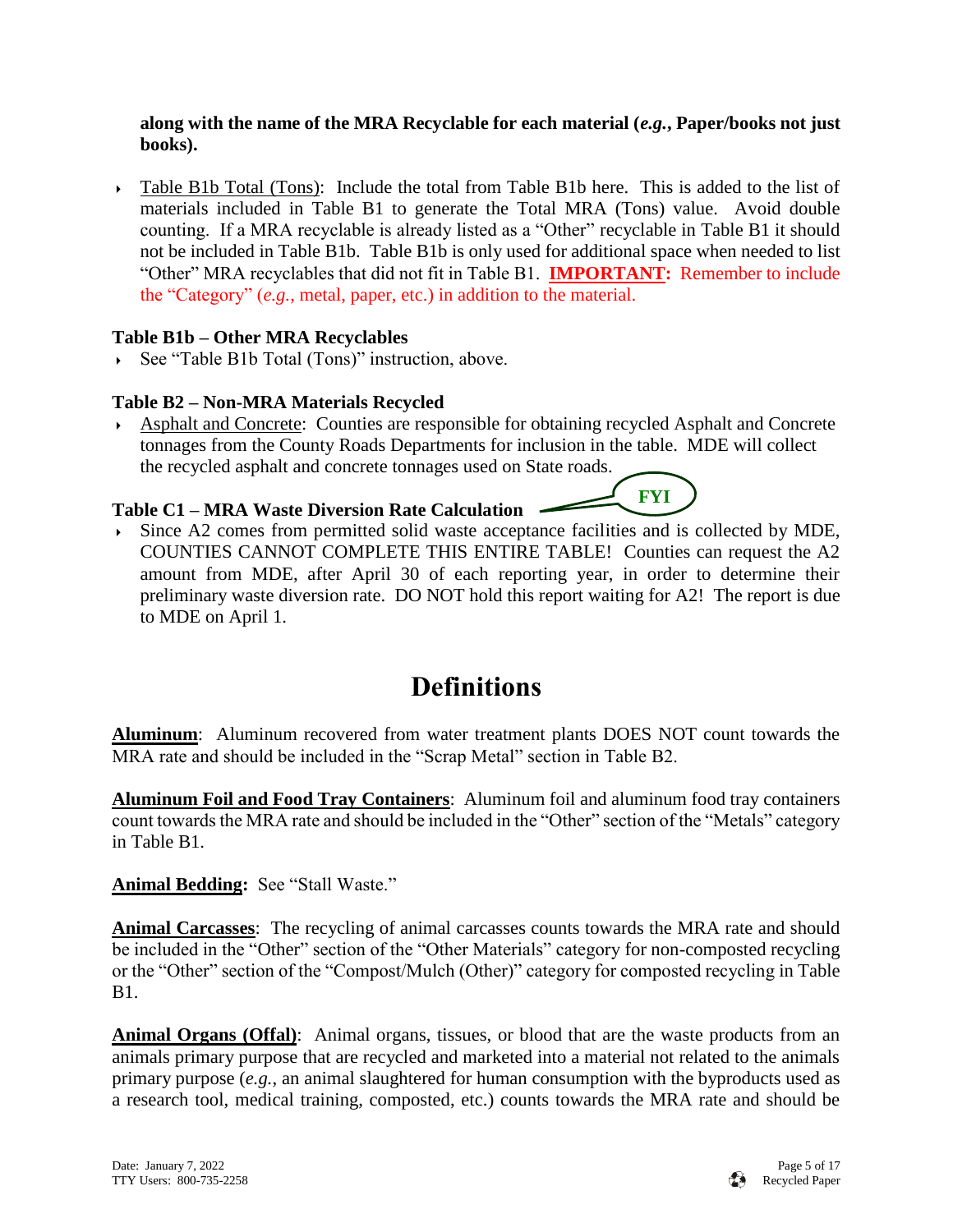included in the "Animal Protein/Solid Fat" section of the "Other Materials" category for noncomposted recycling or the "Other" section of the "Compost/Mulch (Other)" category for composted recycling in Table B1.

Similarly, a research animal that has its organs recycled as pet food counts towards the recycling rate counts toward the MRA rate. However, organs processed into pet food from an animal that was raised as food stock DOES NOT count as recycling.

**Animal Protein/Fats (liquid)**: Liquid animal fats DO NOT count towards the MRA rate. They should be included in the "Other" section in Table B2.

**Animal Protein/Fats (solid)**: In order for a material to be classified as an animal solid protein/fat and reported in Table B1, the material must pass the Paint Filter Liquids Test (Method 9095B) as detailed by the EPA. Also, the material cannot be converted to biofuel. Details of the test are available at [www.epa.gov/osw/hazard/testmethods/sw846/pdfs/9095b.pdf.](http://www.epa.gov/osw/hazard/testmethods/sw846/pdfs/9095b.pdf)

**Animal Renderings**: Animal waste tissue or solid fat that has been converted or melted down by heating. Renderings not converted to biofuel count toward the MRA recycling rate and should be included in the "Animal Protein/Solid Fat" section of the "Other Materials" category in Table B1.

**Annotated Code of Maryland, Environment Article § 9-102(m)(4)(i)**: All permitted solid waste acceptance facilities shall at least annually provide to the Department information that is necessary to prepare the report required under paragraph (2) of this subsection.

**Back-End Scrap Metal**: Ferrous and non-ferrous metal pulled post incineration. Back-end scrap counts towards the MRA rate and should be included in the "Back-End Scrap" section of the "Metals" category in Table B1. **IMPORTANT:** Since back-end scrap metal is a component of non-source-separated waste, it is reported on Table A1 as "MRA Waste". Only the back-end scrap metal recycled is reported on Table B1. See also "Front-End Scrap Metal," "Metal (MRA)," and "Scrap Metal (Material)".

**Ballasts**: Light ballasts DO NOT count towards the MRA rate. If the ballasts are recycled (not simply being diverted from the waste stream) they should be included in the "Other" section of Table B2.

**Bakery Waste**: Bakery waste that is composted counts towards the MRA rate and should be included in the "Other" section of the "Compost/Mulch (Other)" category in Table B1. See "Compost/Mulch" for further details. If the bakery waste is sold to an animal feed producer it counts towards the MRA rate and should be included in the "Other" section of the "Other Materials" category in Table B1.

**Bark**: Scrap bark from a manufacturing process that is composted or mulched counts towards the MRA rate and should be included in the "Wood Materials" section of the "Compost/Mulch" category in Table B1. See "Compost/Mulch" for further details. Scrap bark that is manufactured into a new product (*e.g.*, charcoal) counts towards the MRA rate and should be included in the "Other" section of the "Other Materials" category in Table B1.

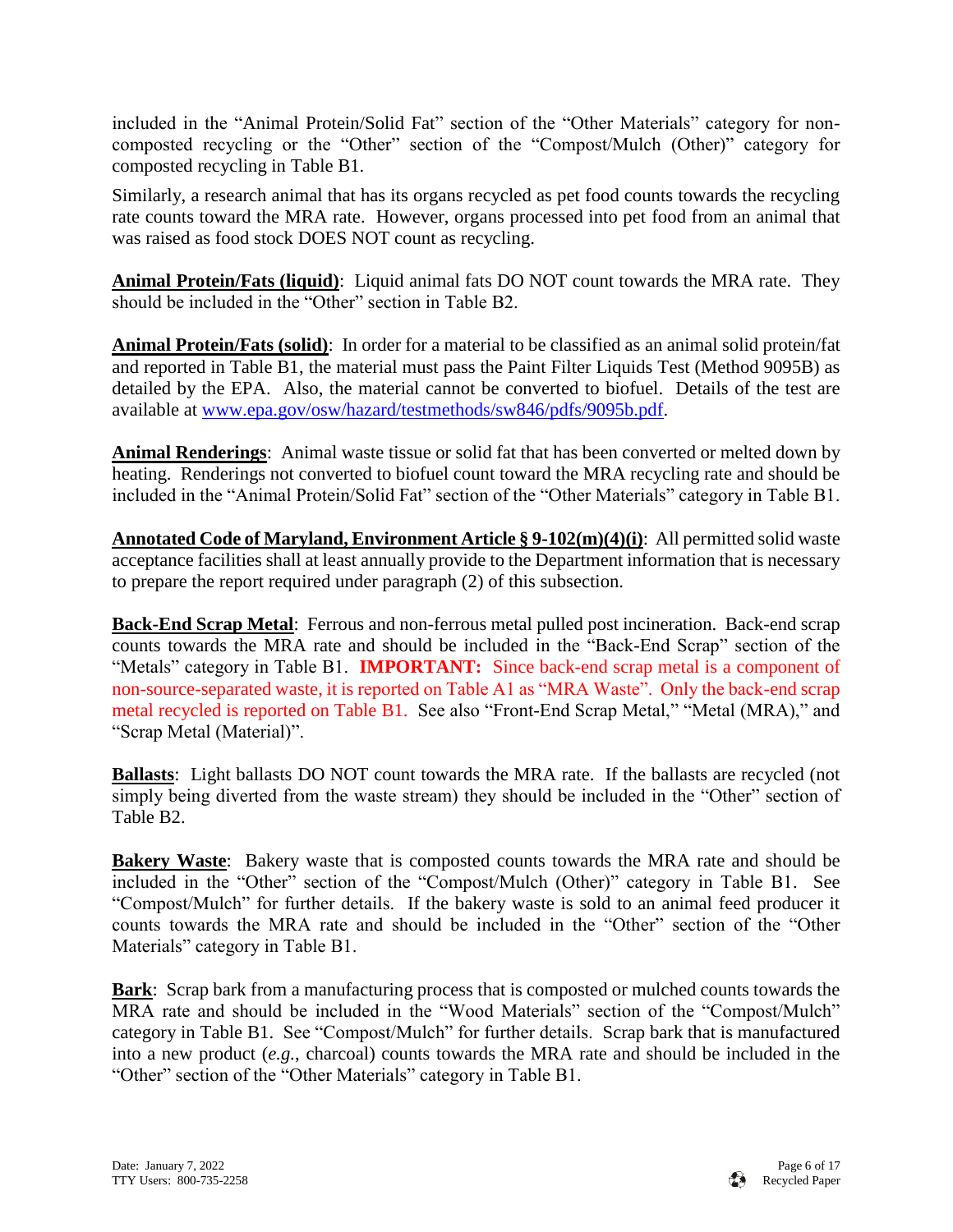**Batteries (household type)**: Household type (*e.g.*, AA, D, rechargeable, etc.) batteries that are recycled (not just properly disposed) count towards the MRA rate and should be included in the "Other" section of the "Metals" category in Table B1.

**Biofuel**: See "Fuel."

**Biomass**: Biomass DOES NOT constitute recycling. The resultant ash may be counted toward the MRA recycling rate provided the ash is recycled and meets the definition of MSW-to-Energy Ash and should be included in the "MSW-to-Energy Ash" section of the ""Other Materials" category in Table B1.

**Boats**: Boats DO NOT count towards the MRA rate and should be included in the "Other" section of Table B2.

**Books**:Unsold returned books from bookstores to manufacturer count towards the MRA rate and should be included in the "Other" section of the "Paper" category in Table B1.

**C&D Debris (Code of Maryland Regulations 26.04.07.13)**: Construction and Demolition Debris. Construction debris is structural building material including cement, concrete, bricks (excluding refractory type), lumber, plaster and plasterboard, insulation, shingles, floor, wall and ceiling tile, pipes, glass, wires, carpet, wallpaper, roofing, felt, or other structural fabrics.

Demolition debris is debris associated with the razing of buildings, roads, bridges, and other structures includes structural steel, concrete, bricks (excluding refractory type), lumber, plaster and plasterboard, insulation, cement, shingles and roofing material, floor and wall tile, asphalt, pipes, wires, and other items physically attached to the structure, including appliances if they have been or will be compacted to their smallest practical volume.

**Canes**: Wooden canes that are composted or mulched count towards the MRA rate and should be included in the "Wood Materials" section of the "Compost/Mulch" category in Table B1. See "Compost/Mulch" for further details. Metal canes that are recycled count towards the MRA rate and should be included in the "Other" section of the "Metals" category in Table B1. Refurbished and reused canes DO NOT count towards the MRA rate and should be included in the "Other" section in Table B2.

**Carpet Remnants**: Carpet remnants returned to the manufacturer to be used in the manufacturing process count towards the MRA rate and should be included in the "Textiles" section of the "Other Materials" category in Table B1.

**Catalogues**: Unsold catalogues picked up by the distributor and recycled count towards the MRA rate and should be included in the "Other" section of the "Paper" category in Table B1.

**Chicken Manure**: Generally, chicken manure that is composted DOES NOT count towards the MRA rate and should be included in the "Other" section in Table B2. However, if the manure would have been disposed in a refuse disposal system (as opposed to being land applied, for example) had it not been recycled, it would count towards the MRA rate and should be included in the "Other" section of the "Compost/Mulch (Other)" category in Table B1. See "Compost/Mulch" for further details.

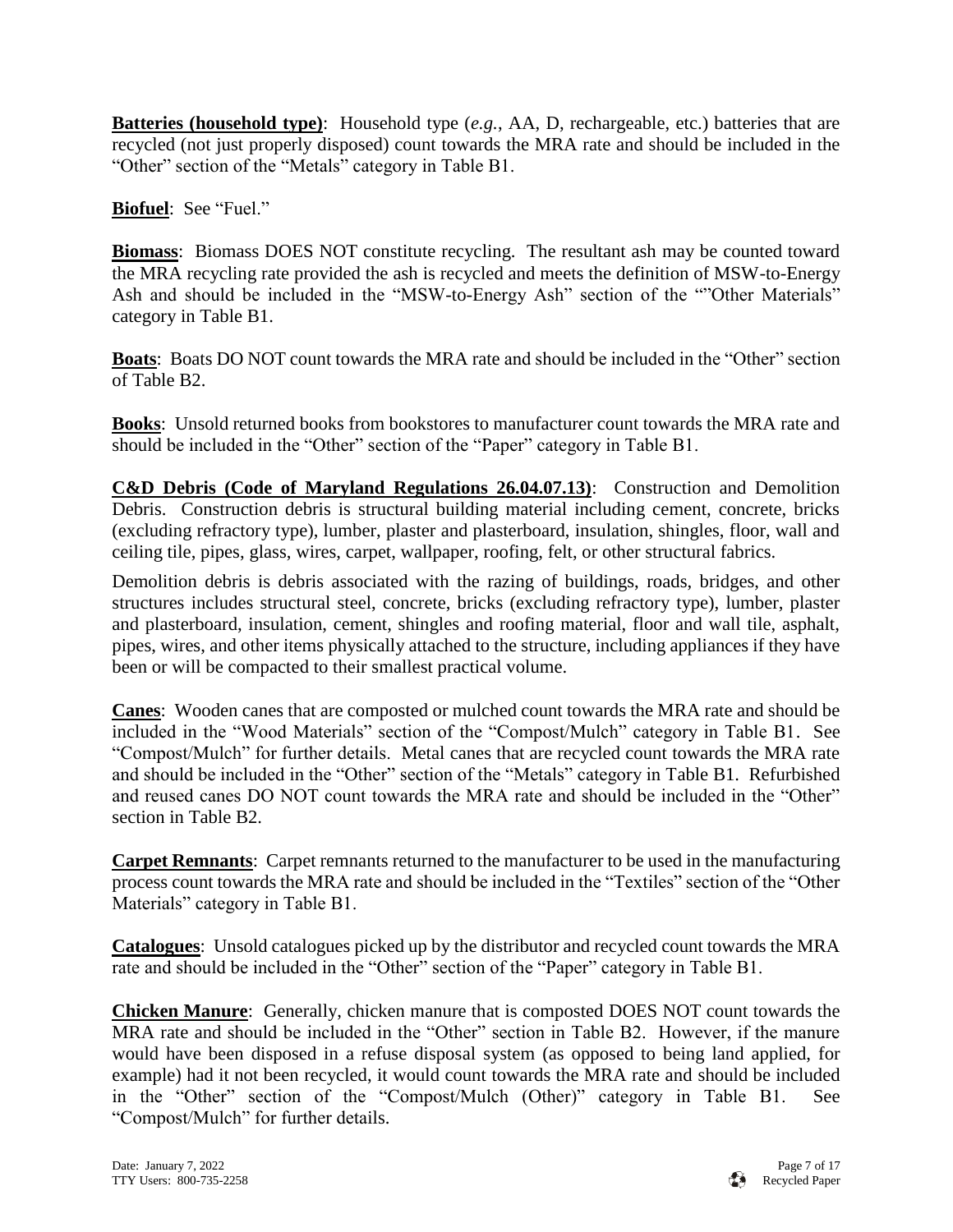**Christmas Trees**: Christmas trees that are  $\alpha$  **composited count towards the MRA rate** and should be included in the "Brush and  $\frac{R \text{ e}^{i} \text{ e}^{i}}{2 \text{ e}^{i} \text{ e}^{i} \text{ e}^{i}}$  the "Compost/Mulch (Yard)" category in Table B1. See "Compost/Mulch" **Revised for 2018**

Christmas trees used as sediment control devises (approved and documented by the Maryland Department of Natural Resources) count towards the MRA rate and should be included in the "Other" section of the "Other Materials" category in Table B1.

Christmas trees that are incinerated DO NOT count towards the MRA rate. However, the resultant ash may be counted toward the MRA recycling rate, and should be included in the "Other" section of the "Other Materials" category in Table B1, provided the ash is recycled into a new product (*e.g.*, fertilizer, aggregate, etc.).

**Cloth**: Cloth material processed into rags, etc., (not reused as clothing without processing) counts towards the MRA rate and should be included in the "Textiles" section of the "Other Materials" category in Table B1.

**Commingled Containers**: Containers of different materials collected together (*i.e.*, plastic/glass/metal or plastic/metal or glass/metal or plastic/glass).

**Compost/Mulch**: Only thoroughly composted/mulched material that is marketed (not landfilled), or authorized for use by MDE as a substitute for cover material in the landfill, or used as sediment control devises (approved and documented by the Maryland Department of Natural Resources) may be counted. Compost or mulch that is burned as fuel is not considered marketed and DOES NOT count as a recyclable material. However, resultant ash from the burning of compost or mulch counts towards the MRA rate and should be included in the "MSW-to-Energy Ash" section of the "Other Materials" category in Table B1, provided the ash meets the definition of MSW-to-Energy Ash. **IMPORTANT:** Simply using a compostable/mulchable material for a specific purpose (*e.g.*, spreading stall waste on a field) DOES NOT constitute a "thoroughly composted/mulch material" and DOES NOT count towards the MRA and should be included in the "Other" section of Table B2.

**Compost/Mulch (Yard)**: Includes mixed yard waste and materials generated from land**scaping** activities. Land**clearing** debris DOES NOT count towards the MRA rate and should be included in the "Landclearing Debris" section of Table B2. See "Compost/Mulch" for further details.

**Compost/Mulch (Other)**: Includes materials such as food waste, wood materials, and other organics composted but not classified as "Compost/Mulch (Yard)". See also "Compost/Mulch" and definitions of specific materials for further details.

### **Construction & Demolition Debris**: See "C&D Debris."

**Cooking Grease**: In order for cooking grease to count as a MRA Recyclable and be reported in Table B1, the material must pass the Paint Filter Liquids Test (Method 9095B) as detailed by the EPA (or a similar test that identifies the grease as a solid, not a liquid). Also, the material cannot be converted to biofuel. Details of the test are available at [www.epa.gov/osw/hazard/testmethods/sw846/pdfs/9095b.pdf.](http://www.epa.gov/osw/hazard/testmethods/sw846/pdfs/9095b.pdf)

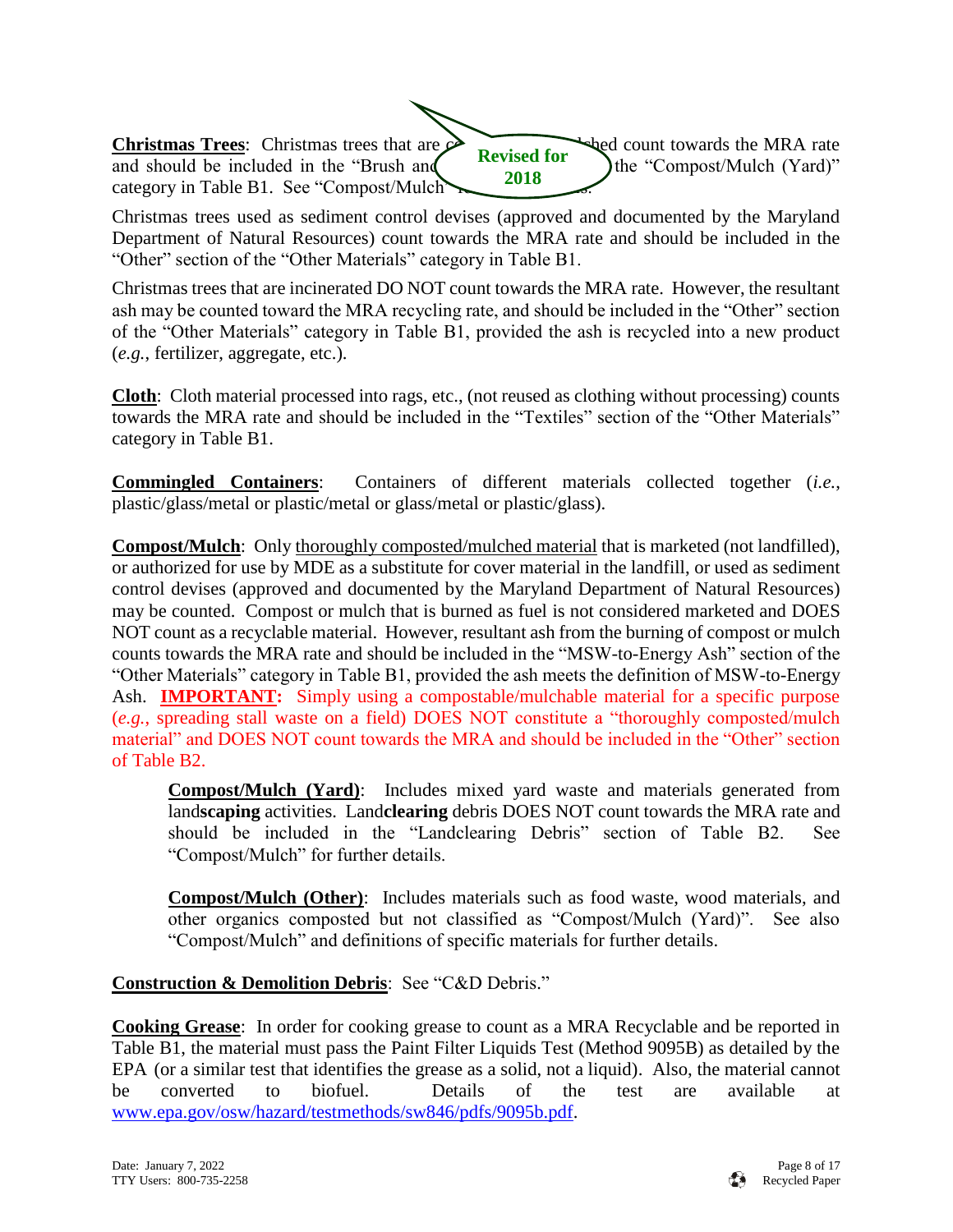**Corn Ensilage (silage)**: Corn silage that is composted is considered recycled.

Additionally, waste corn silage sold and processed to an animal feed producer would be considered recycling ONLY if the primary purpose of the corn silage was NOT animal feed. Conversely, waste corn silage sold and processed to an animal feed producer would NOT be considered recycling if the primary purpose of the corn silage WAS animal feed.

Finally, corn silage determined to be recycled is a MRA recyclable **IF** the waste corn silage **would have been** disposed in a refuse disposal facility if not recycled (it should be included in the "Other" section of the "Compost/Mulch (Other)" category in Table B1). **If** the waste corn silage **would NOT have been** disposed in a refuse disposal facility had it not been recycled, it would be considered a Non-MRA recyclable (it should be included in the "Other" section in Table B2).

See "Compost/Mulch" for further details.

**Crutches**: Wooden crutches that are composted or mulched count towards the MRA rate and should be included in the "Wood Materials" section of the "Compost/Mulch" category in Table B1. See "Compost/Mulch" for further details. Metal crutches that are recycled count towards the MRA rate and should be included in the "Other" section of the "Metals" category in Table B1. Refurbished and reused crutches DO NOT count towards the MRA rate and should be included in the "Other" section in Table B2.

**Electronic Waste:** Recycled or refurbished electronic waste counts towards the MRA rate and should be included in the "Electronics" section of the "Other Materials" category in Table B1. **IMPORTANT:** Jurisdictions reporting electronics recycling should follow-up with their contractor and verify that the electronic waste is actually being recycled by the processor.

**Fly Ash**: Fly ash from public utilities DOES NOT count towards the MRA rate and should be included in the "Coal Ash" section of Table B2.

**Food Waste**: Food waste that is composted counts towards the MRA rate and should be included in the "Other" section of the "Compost/Mulch (Other)" category in Table B1. See "Compost/Mulch" for further details.

Food converted to Biomass DOES NOT constitute recycling. The resultant ash may be counted toward the MRA recycling rate provided the ash is recycled and meets the definition of MSW-to-Energy Ash and should be included in the "MSW-to-Energy Ash" section of the ""Other Materials" category in Table B1.

**Foundry Waste**: Foundry waste used in asphalt counts towards the MRA rate and should be included in the "Other" section of the "Other Materials" category in Table B1.

**Freon**: Freon DOES NOT count towards the MRA rate and should be included in the "Other" section in Table B2,

**Front-End Scrap Metal**: Ferrous or non-ferrous materials pulled from the waste stream in a refuse disposal system. Front-end scrap counts towards the MRA rate and should be included in

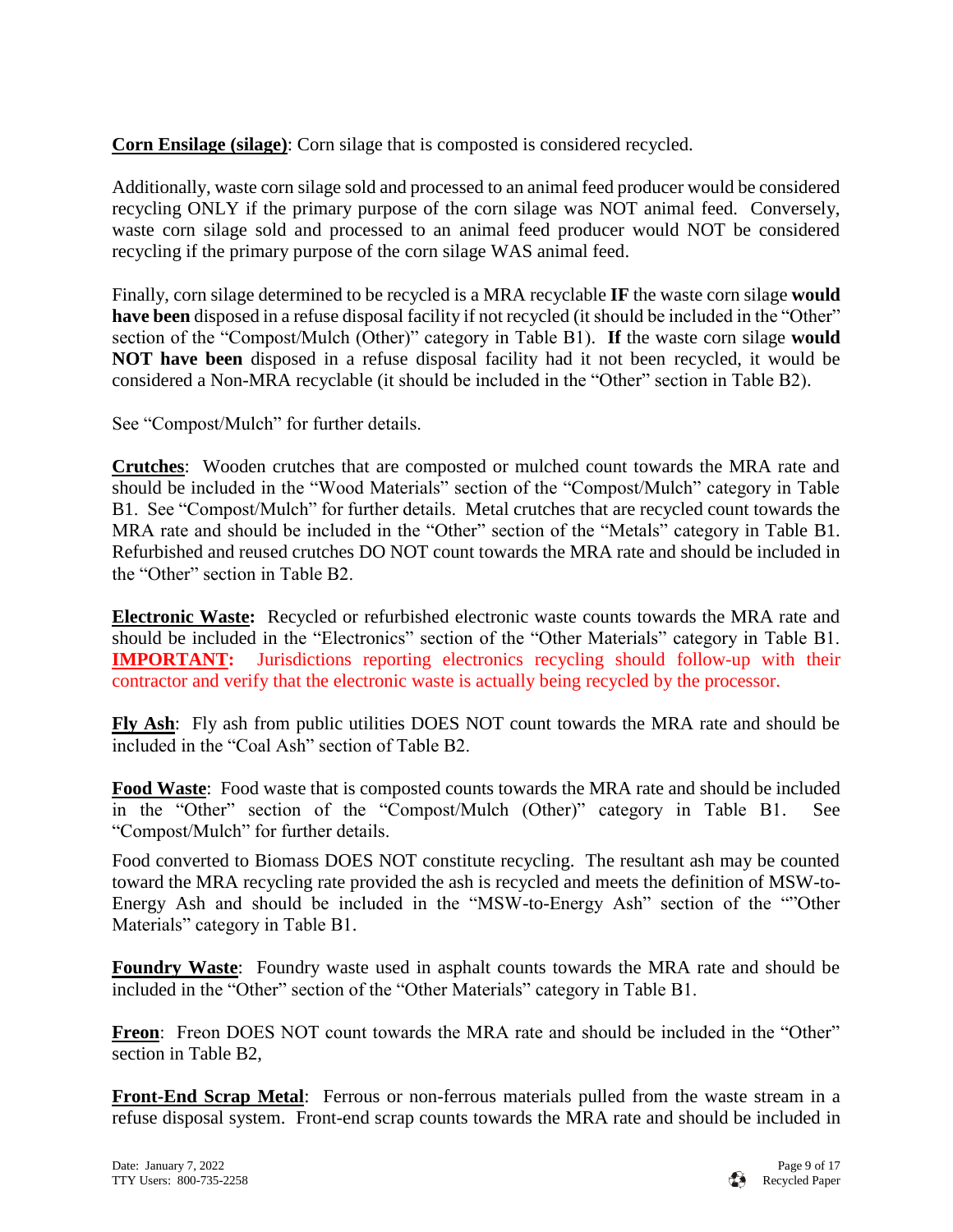the "Other" section of the "Metals" category in Table B1. See also "Back-End Scrap Metal", "Metal (MRA)", and "Scrap Metal (Material)".

**Fuel**: Material converted to any type of fuel DOES NOT constitute recycling and should not be reported in Table B1.

**Glass (Appliance, Drinking, Furniture, Industrial Process)**: Glass from appliances, drinking containers, furniture, or pre-consumer from industrial processes counts towards the MRA rate and should be included in the "Other" section of the "Glass" category in Table B1.

**Glass (C&D, Transportation)**: Glass from transportation equipment (*e.g.*, cars, etc.) and from C&D activities (*e.g.*, windows, etc.) DOES NOT count towards the MRA rate and should be included in the "Other" section in Table B2.

**Goodwill Clothing Items**: Clothing items that are not sold and are subsequently sold to a rag dealer count towards the MRA rate and should be included in the "Textiles" section of the "Other Materials" category in Table B1.

**Grain Waste**: Grain waste that is composted is considered recycled.

Additionally, grain waste sold and processed to an animal feed producer would be considered recycling ONLY if the primary purpose of the grain was NOT animal feed. Conversely, grain waste sold and processed to an animal feed producer would NOT be considered recycling if the primary purpose of the grain WAS animal feed.

Finally, grain determined to be recycled is a MRA recyclable **IF** the grain waste **would have been** disposed in a refuse disposal facility if not recycled (it should be included in the "Other" section of the "Compost/Mulch (Other)" category in Table B1). **If** the grain waste **would NOT have been** disposed in a refuse disposal facility had it not been recycled, it would be considered a Non-MRA recyclable (it should be included in the "Other" section in Table B2).

See "Compost/Mulch" for further details.

**Hatchery Waste**: Hatchery waste that is composted counts towards the MRA rate and should be included in the "Other" section of the "Compost/Mulch (Other)" category in Table B1. See "Compost/Mulch" for further details. If the hatchery waste is processed into a protein supplement it counts towards the MRA rate and should be included in the "Other" section of the "Other Materials" category in Table B1.

**Hospital Appliance**: Hospital appliances include canes, crutches, oxygen tank carts, walkers, wheelchairs, etc. If recycled hospital appliances count towards the MRA rate and should be included in Table B1. See the definition of a hospital appliance material for specific information.

**Hospital Waste**: See "Infectious Waste."

**Household Hazardous Waste (Annotated Code of Maryland, Environment Article § 9-1801)**: Household Hazardous Waste (HHW) is any waste material, including garbage or trash, derived

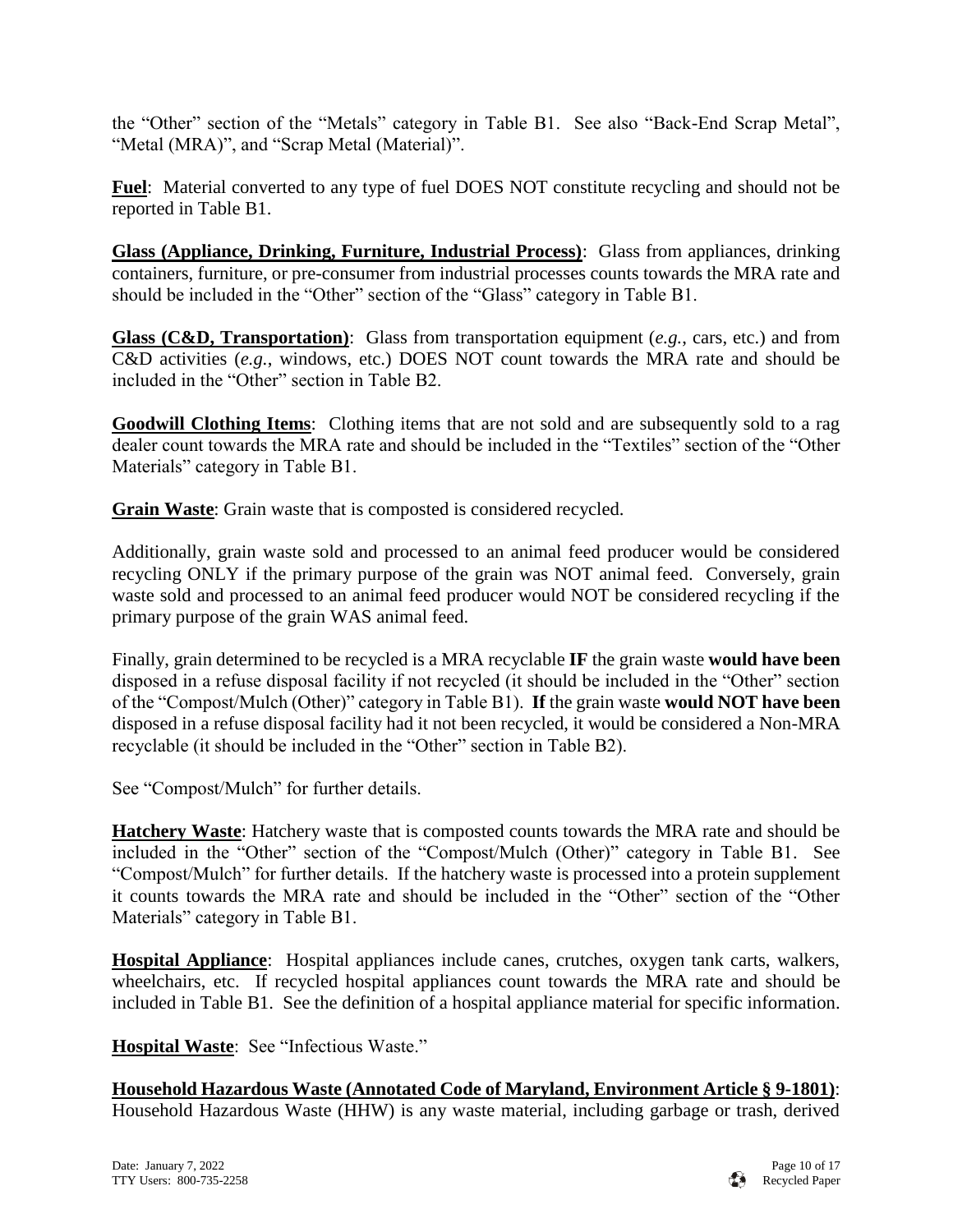from a household that would be listed as hazardous waste under the Resource Conservation and Recovery Act but for the fact that the waste is derived from a household. Household hazardous waste may include:

- Agricultural chemicals;
- Cleaning agents and solvents;
- Paint:
- Pesticides: and
- Preservatives.

HHW is a MRA waste. HHW that is recycled (*i.e.*, processing HHW components into new products) counts towards the MRA rate and should be included in the "Other" section of the "Other Materials" category in Table B1. **IMPORTANT:** Simply diverting HHW from the waste stream DOES NOT constitute recycling. Note: For the MRA Tonnage Report, Antifreeze and Oil DO NOT count towards the MRA rate should be included in Table B2.

**Industrial Fluids:** Industrial fluids (non-HHW) that are recycled DO NOT count towards the MRA rate and should be included in the "Other" section in Table B2.

**Infectious Waste (Annotated Code of Maryland, Environment Article § 9-227)**: Any waste that comes from a hospital, laboratory, or other health care facility as defined in § 19-114 of the Health-General Article and that is known or suspected to be contaminated with organisms capable of producing disease or infection in humans. "Infectious waste" includes:

- Contaminated disposable equipment, instruments, and utensils;
- Contaminated needles, scalpels, and razor blades;
- Human tissues and organs that result from surgery, obstetrics, or autopsy;
- Feces, urine, vomitus, and suctionings;
- Live vaccines for human use;
- Blood and blood products; and
- Laboratory specimens, such as tissues, blood elements, excreta, and secretions.

The burning of infectious waste DOES NOT count as recycling and should ONLY be reported as Non-MRA waste disposed in Table A1.

**Insulators**: Insulators used in the electric grid DO NOT count toward the MRA and should be included in the "Other" section in Table B-2.

**Landclearing Debris (Code of Maryland Regulations 26.04.07.11)**: "Earthen material such as clays, sands, gravels, and silts, topsoil, tree stumps, root mats, brush and branches, logs, vegetation, and rock" from land clearing operations that if not recycled are discarded in landclearing debris, rubble, or C&D landfills.

**Landscaping Debris**: Grass, leaves, brush and branches, and mixed yard waste generated from landscaping (Webster's II – New Riverside University Dictionary, 1984. *def.*, to adorn or improve a section of ground) operations.

**Leaves**:In addition to compost/mulched leaves, non-decomposed or mulch leaf mixture may count (when used as a soil amendment) towards the MRA rate and should be included in the

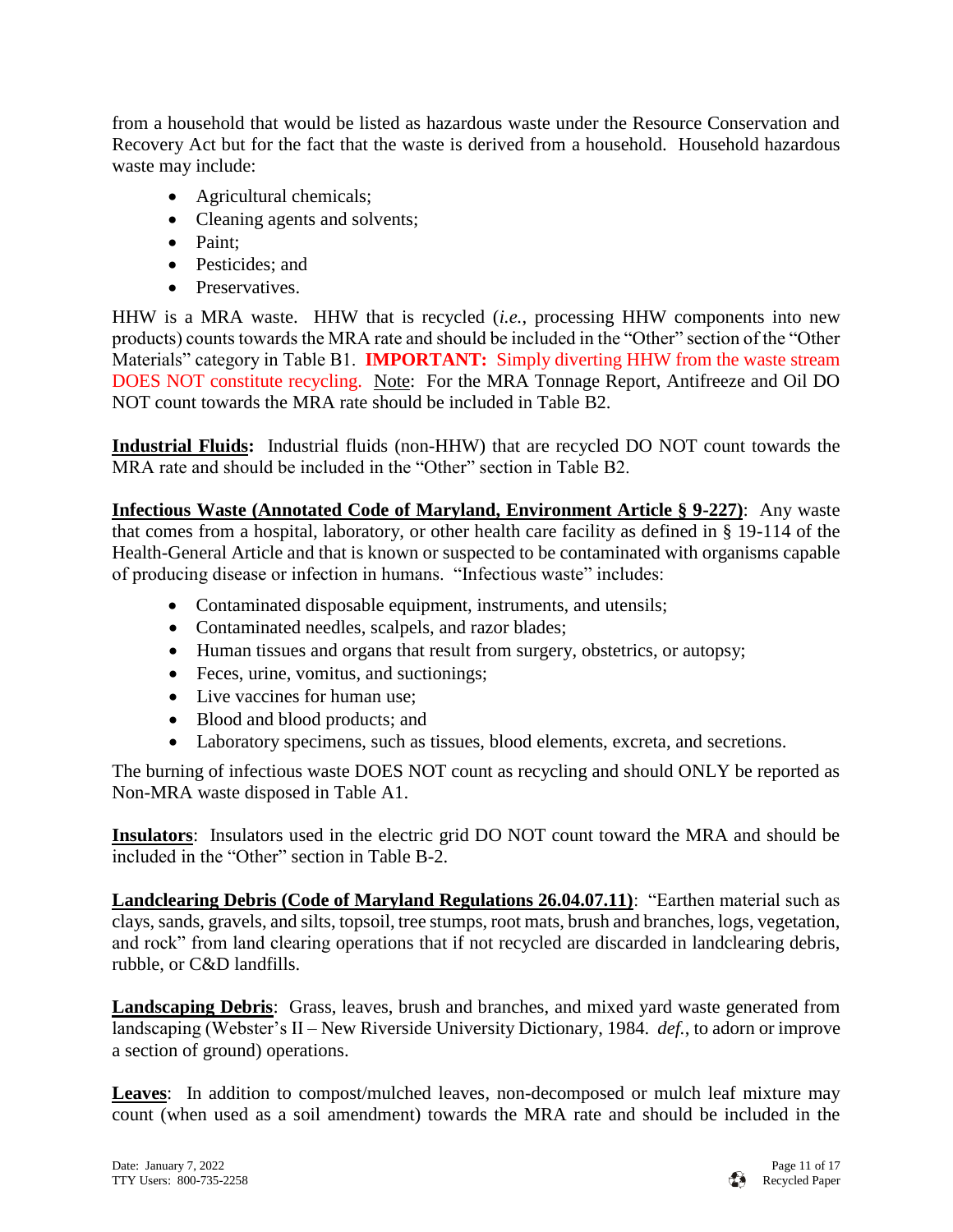"Leaves" section of the "Compost/Mulch (Yard)" category in Table B1. The tonnage of material incorporated into the soil may be counted as long as the activities have been approved by the Maryland Department of Agriculture.

**Litho-plates**: Litho-plates used in x-ray machines count towards the MRA rate and should be included in the "Other" section of the "Metals" category in Table B1.

**Livestock**: See "Animal Carcasses."

**Manure**: See "Stall Waste".

**Mattresses**: Mattresses that are processed and remanufactured into new products count towards the MRA rate and should be included in the "Textiles" section of the "Other Materials" category in Table B1.

**Mercury:** Mercury that is recycled counts towards the MRA rate and should be included in the "Other" section of the "Metals" category in Table B1. **IMPORTANT:** Simply diverting mercury from the waste stream DOES NOT constitute recycling.

**Metal (MRA)**: Acceptable MRA metals are limited to specific types of material, other than scrap material, that would ordinarily be disposed in a refuse disposal system. Only the following metals count towards the MRA rate and should be included in the "Metals" category in Table B1:

- 1. Aluminum beverage and food containers;
- 2. Aluminum foil and food tray containers;
- 3. Bi-metal, tin, and steel food or beverage containers;
- 4. White goods (*e.g.*, refrigerators, stoves, washing machines, air conditioners, etc.);
- 5. Lead Acid Batteries (*e.g.*, automobile batteries)
- 6. **Front-end scrap metal**, ferrous or non-ferrous materials pulled from the waste stream at a municipal solid waste disposal facility via front-end recycling;
- 7. **Back-end scrap metal**, ferrous and non-ferrous metal pulled post incineration; and
- 8. Any other metals deemed acceptable by the Department.

See also "Back-End Scrap Metal", "Front-End Scrap Metal", and "Scrap Metal (Material)".

## **Mixed Yard Waste (Annotated Code of Maryland, Environment Article § 9-1701(s)(1)(2))**:

"Organic plant waste derived from gardening, landscaping, and tree trimming activities. Yard Waste includes leaves, garden waste, lawn cuttings, weeds, and pruning material" that is composted or mulched and marketed.

**Motor Oil**: Motor oil that is recycled DOES NOT count towards the MRA rate and should be included in the "Motor Oil" section in Table B2.

**Motor Oil Filters**: Used motor oil filters count towards the MRA rate and should be included in the "Other" section of the "Metals" category in Table B1.

**MRA Recyclables**: Materials that meet the definition of "Recyclable Material" AND are not excluded under the definition of the "MRA Waste" from being an MRA material.

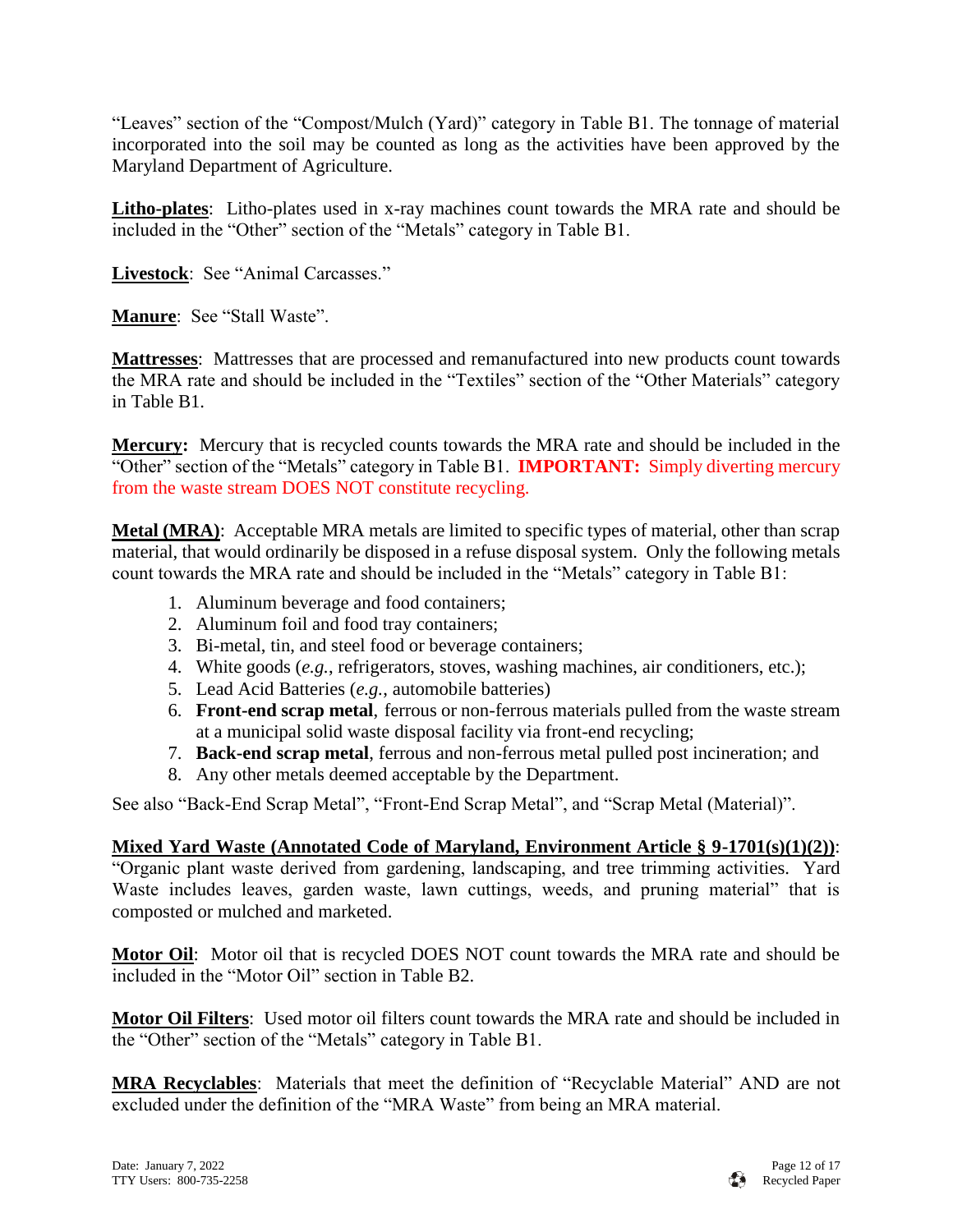**MRA Waste**: See "Solid Waste Stream."

**MSW Compost**: Composting of non-source-separated MSW materials. **IMPORTANT:** Since incoming tonnage consists of non-source-separated waste, it must be reported on Table A1 as "MRA Waste". Only the portion of the outgoing tonnage of compost that is marketed counts toward the MRA recycling rate and reported on Table B1. MSW compost excludes separately collected landscaping materials that are included in the "Compost/Mulch (Yard)" category.

**MSW-to-Energy Ash**: Ash recycled by converting into aggregate, incorporating into cement blocks, etc., counts towards the MRA rate and should be included in the "MSW-to-Energy Ash" section of the "Other Materials" category in Table B1. **IMPORTANT:** Ash used as an alternate daily cover at a landfill does not constitute recycling. Since incoming tonnage consists of nonsource-separated waste, it must be reported on Table A1 as "MRA Waste". Only the MSW ash recycled is reported on Table B1. **IMPORTANT**

**Oxygen/Propane Tanks**: Oxygen/Propane Tanks DO NOT count towards the MRA rate and should be included in the "Scrap Metal" section in Table B2.

**Oxygen Tank Carts**: Metal oxygen tank carts that are recycled count towards the MRA rate and should be included in the "Other" section of the "Metals" category in Table B1. Refurbished and reused carts DO NOT count towards the MRA rate and should be included in the "Other" section in Table B2.

**Oyster/Clam Shells**: Oyster and clam shells that are composted counts towards the MRA rate and should be included in the "Other" section of the "Compost/Mulch (Other)" category in Table B1. See "Compost/Mulch" for further details. If the oyster and clam shells are recycled into another product, it counts towards the MRA rate and should be included in the "Other" section of the "Other Materials" category in Table B1.

**Paper Waste**: Paper waste from print shops that is recycled off-site counts towards the MRA rate and should be included in the "Other" section of the "Paper" category in Table B1.

**Paint**: Recycled paint counts towards the MRA rate and should be included in the "Other" section of the "Other Materials" category in Table B1.

**PCB Light Ballasts**: See "Ballasts."

**Porcelain Insulators**: See "Insulators."

**Pozzolan (Annotated Code of Maryland, Environment Article § 15-407)**: "The finely divided residue which results from combustion of ground or powdered coal and is released by combustion gasses, as defined by the test methods published by the American Society for Testing Methods." Pozzolan DOES NOT count toward the MRA rate and should be included in the "Coal Ash" section in Table B2.

**Propane Tanks**: See "Oxygen Tanks".

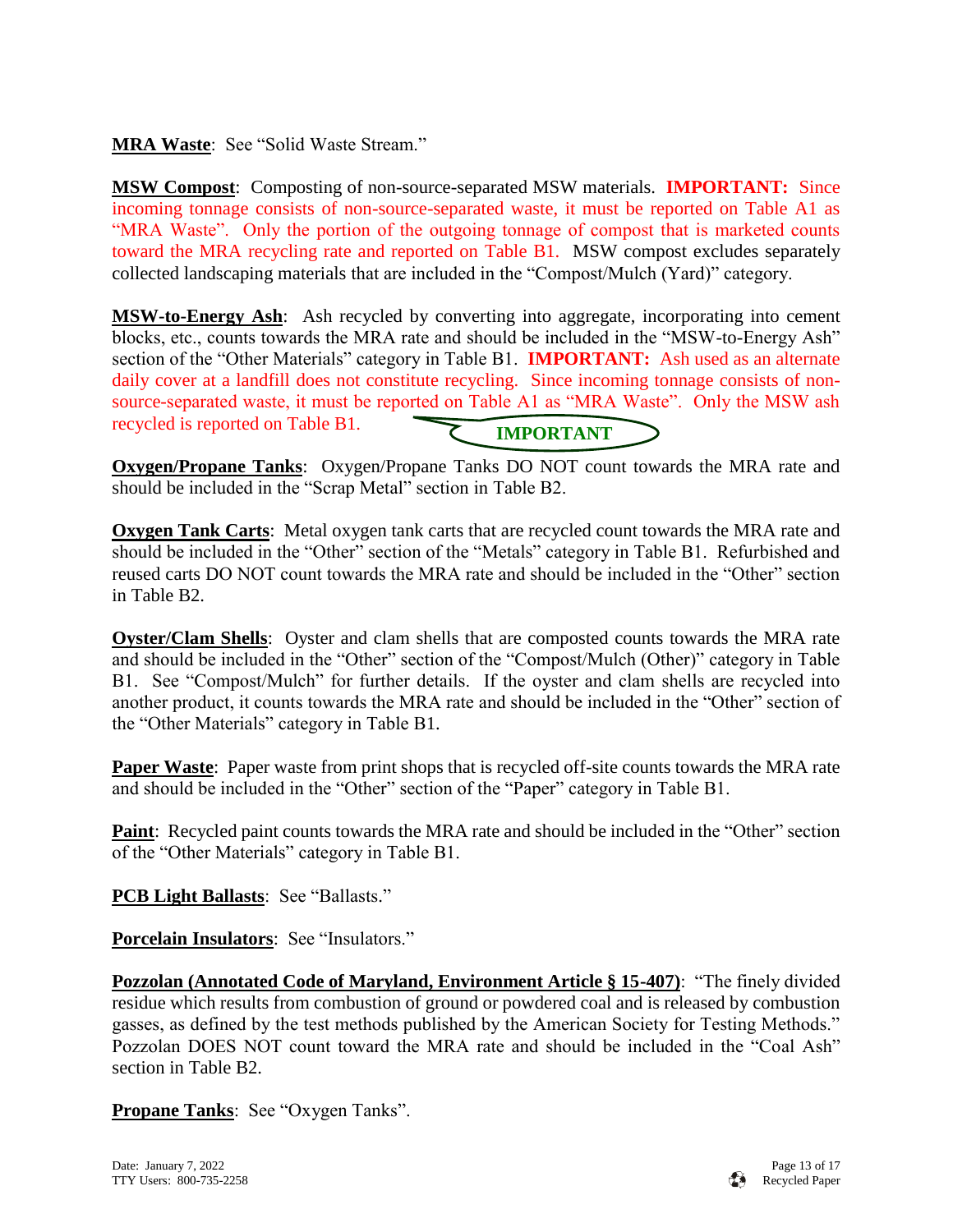## **Recyclable Materials (Annotated Code of Maryland, Environment Article § 9-1701(l))**:

Those materials that would otherwise become solid waste for disposal in a refuse disposal system and may be collected, separated, or processed and returned to the market-place in the form of raw materials or products. SEE "MRA Recyclables", also.

**Renderings**: See "Animal Renderings."

## **Resource Recovery Facility (Annotated Code of Maryland, Environment Article § 9- 1701(o))**: A facility in existence as of January 1, 1988 that:

- 1. Processes solid waste to produce valuable resources, including steam, electricity, metals, or refuse-derived fuel; and
- 2. Achieves a volume reduction of at least 50 percent of its solid waste stream.

**Roofing Shingles**: Roofing Shingles from the manufacturing process can be counted towards the MRA rate and should be included in the "Other" section of the "Other Materials" category in Table B1. Roofing shingles from a construction job DO NOT count towards the MRA rate and should be included in the "C&D Debris" section in Table B2.

**Rubble**: Wastes acceptable for disposal in a permitted rubble landfill or cell including: demolition debris, construction debris, asbestos, and landclearing debris. Rubble DOES NOT count towards the MRA rate and should be included in the "C&D" section in Table B2.

**Sawdust**: Sawdust from an industrial process that is composted/mulched counts towards the MRA rate and should be included in the "Other" section of the "Compost/Mulch (Other)" category in Table B1. See "Compost/Mulch" for further details. Sawdust used as animal bedding counts towards the MRA rate and should be included in the "Other" section of the "Other Materials" category in Table B1.

**Scrap Metal (Material)**: "Home scrap" and any scrap metal or other scrap materials that are not normally disposed of at a refuse disposal site. Scrap material includes scrap metal that has historically been processed through a scrap yard for recycling such as automobiles, plumbing materials, etc. Scrap material **does not** include:

- 1. Aluminum beverage and food containers;
- 2. Aluminum foil and food tray containers;
- 3. Bi-metal, tin, and steel food or beverage containers;
- 4. White goods (*e.g.*, refrigerators, stoves, washing machines, air conditioners, etc.);
- 5. Lead Acid Batteries (*e.g.*, automobile batteries)
- 6. **Front-end scrap metal**, ferrous or non-ferrous materials pulled from the waste stream at a municipal solid waste disposal facility via front-end recycling;
- 7. **Back-end scrap metal**, ferrous and non-ferrous metal pulled post incineration; and
- 8. Any other metals deemed acceptable by the Department.

Scrap metal DOES NOT count towards the MRA rate and should be included in the "Scrap Metal" section in Table B2. See also "Back-End Scrap Metal", "Front-End Scrap Metal", and "Metal  $(MRA)$ ".

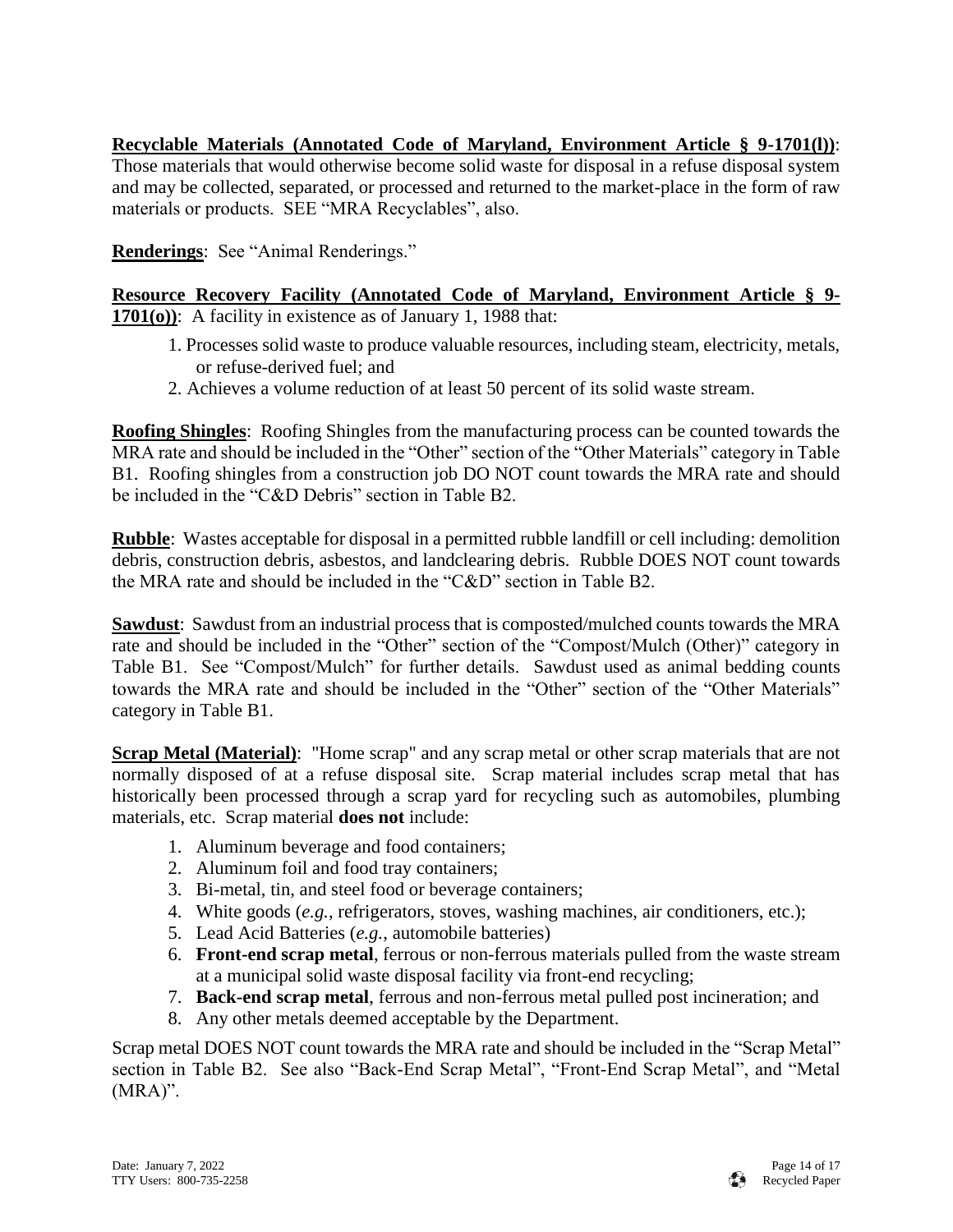**Sewage Sludge (Annotated Code of Maryland, Environment Article § 9-201(l))**: Any thickened liquid, suspension, settled solid, or dried residue that a sewage treatment plant extracts from sewage.

**Silver Sludge**: Silver sludge that is recycled counts towards the MRA rate and should be included in the "Other" section of the "Metals" category in Table B1.

**Single Stream Recyclables**: See "Single-Stream Recycling" under Section "Table B1 – MRA Materials Recycled" on page 4, above.

**Slag:** Slag from the steel manufacturing process counts towards the MRA rate and should be included in the "Other" section of the "Other Materials" category in Table B1.

## **Solid Waste (Annotated Code of Maryland, Environment Article § 9-101(j)**):

Any garbage, refuse, sludge, or liquid from industrial, commercial, mining, or agricultural operations or from community activites. "Solid Waste" includes: scrap tires as defined in § 9-201 of this title; and organic material capable of being composted that is not composted in accordance with regulations adopted under § 9-1725(b) of this title. "Solid Waste" does not include solid or dissolved material in domestic sewage or in irrigation return flows; compost as defined in § 9- 1701 of this title; or organic material capable of being composted that is composted in accordance with regulations adopted under § 9-1725(b) of this title.

### **Solid Waste Stream (Annotated Code of Maryland, Environment Article § 9-1701(p)**):

Garbage or refuse that would, unless recycled, be disposed of in a refuse disposal system located in this State. "Solid Waste Stream" does not include hospital waste, rubble, scrap material, landclearing debris, sewage sludge, and waste generated by a single individual or business and disposed of in a facility dedicated solely for that entity's waste.

**Solvents:** See "Industrial Fluids."

**Stall Waste**: Animal stall waste that is composted counts towards the MRA rate and should be included in the "Other" section of the "Compost/Mulch (Other)" category in Table B1. See "Compost/Mulch" for further details.

**Textiles**: Textile material processed into other materials counts towards the MRA rate and should be included in the "Textiles" section of the "Other Materials" category in Table B1. **IMPORTANT:** Donated or reused textiles DO NOT count towards the MRA rate and should be included in the "Other" section in Table B2.

**Tires**: Recycled tires, retread tires, and tires burned in cement kilns (12% of the total weight of tires used in cement kilns) count towards the MRA rate and should be included in their corresponding section of the "Other Materials" category in Table B1.

Tires authorized for use by a State as Alternate Daily Cover (ADC) count towards the MRA rate and should be included in "Tires "Recycled)" section of the "Other Materials" category in Table B1. **IMPORTANT:** In order for tires used as ADC to count, a County MUST obtain and maintain documentation, from the State that indicates the State allows tires to be used as ADC, as proof. Maryland DOES NOT authorize tires for use as ADC.

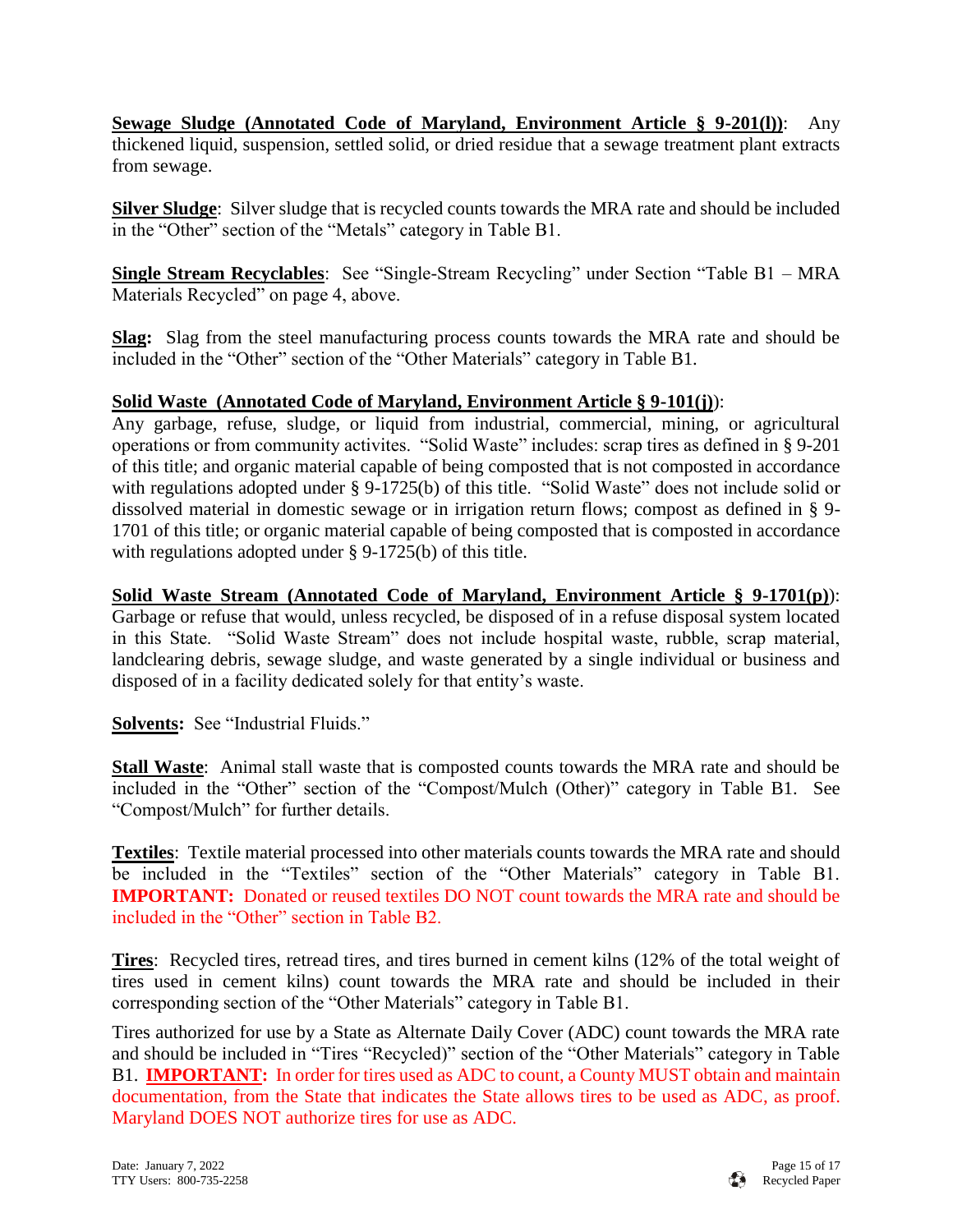Tires burned for fuel DO NOT count towards the MRA rate and should be included in the "Other" section in Table B2.

**Toner Cartridges**: Recycled toner cartridges count towards the MRA rate and should be included in the "Other" section of the "Other Materials" category in Table B1.

**Utility Poles**: Utility poles (wood) that are recycled DO NOT count towards the MRA rate and should be included in the "Other" section of Table B2. Utility poles (metal) that are recycled DO NOT count towards the MRA rate and should be included in the "Scrap Metal" section of Table B2.

**Vegetable Oil:** Vegetable oil DOES NOT count towards the MRA rate. It should be included in the "Other" section in Table B2.

**Vegetable Waste**: Vegetable waste that is composted counts towards the MRA rate and should be included in the "Food Waste" section of the "Compost/Mulch (Other)" category in Table B1. See "Compost/Mulch" for further details. Vegetable waste from a processor sent to a farmer as a substitute for other feed counts towards the MRA rate and should be included in the "Other" section of the "Other Materials" category in Table B1.

**Waste Oil**: See "Motor Oil".

**Walkers**: Metal walkers that are recycled count towards the MRA rate and should be included in the "Other" section of the "Metals" category in Table B1. Refurbished and reused walkers DO NOT constitute recycling and should not be reported.

**Wheelchairs**: Metal wheelchairs that are recycled count towards the MRA rate and should be included in the "Other" section of the "Metals" category in Table B1. Refurbished and reused wheelchairs DO NOT constitute recycling and should not be reported.

**White Goods**: White goods include refrigerators, stoves, washing machines, dryers, water heaters, and air conditioners.

**Wood Materials**: Wood products, pallets, crates, barrels, and wood found in furniture that are not part of an industrial process that are composted or mulched and marketed.

**Wood Shavings**: Wood shavings from an industrial process that are composted/mulched count towards the MRA rate and should be included in the "Other" section of the "Compost/Mulch (Other)" category in Table B1. See "Compost/Mulch" for further details.